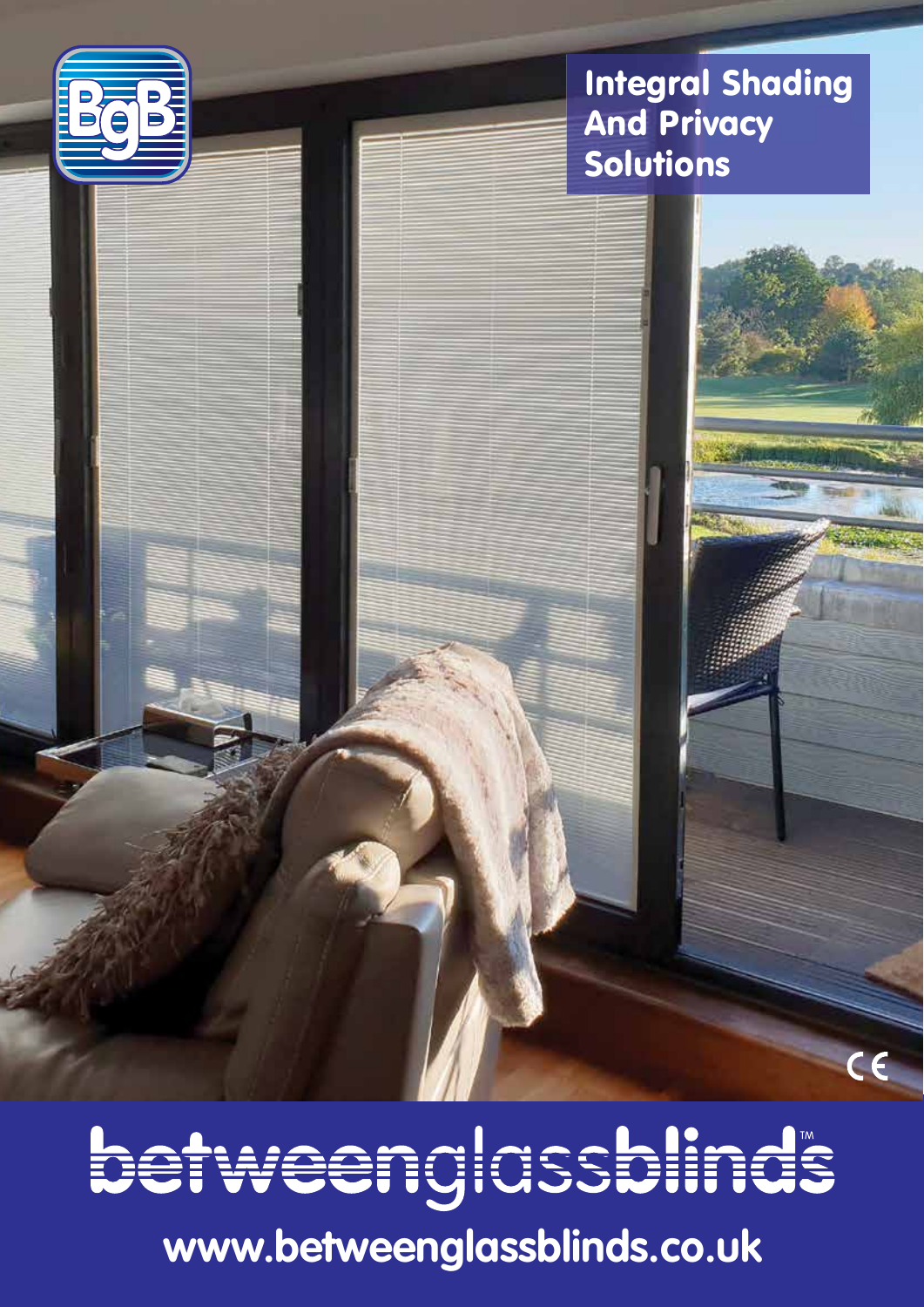# **Manual Magnetic Blinds**

 $\overline{I}$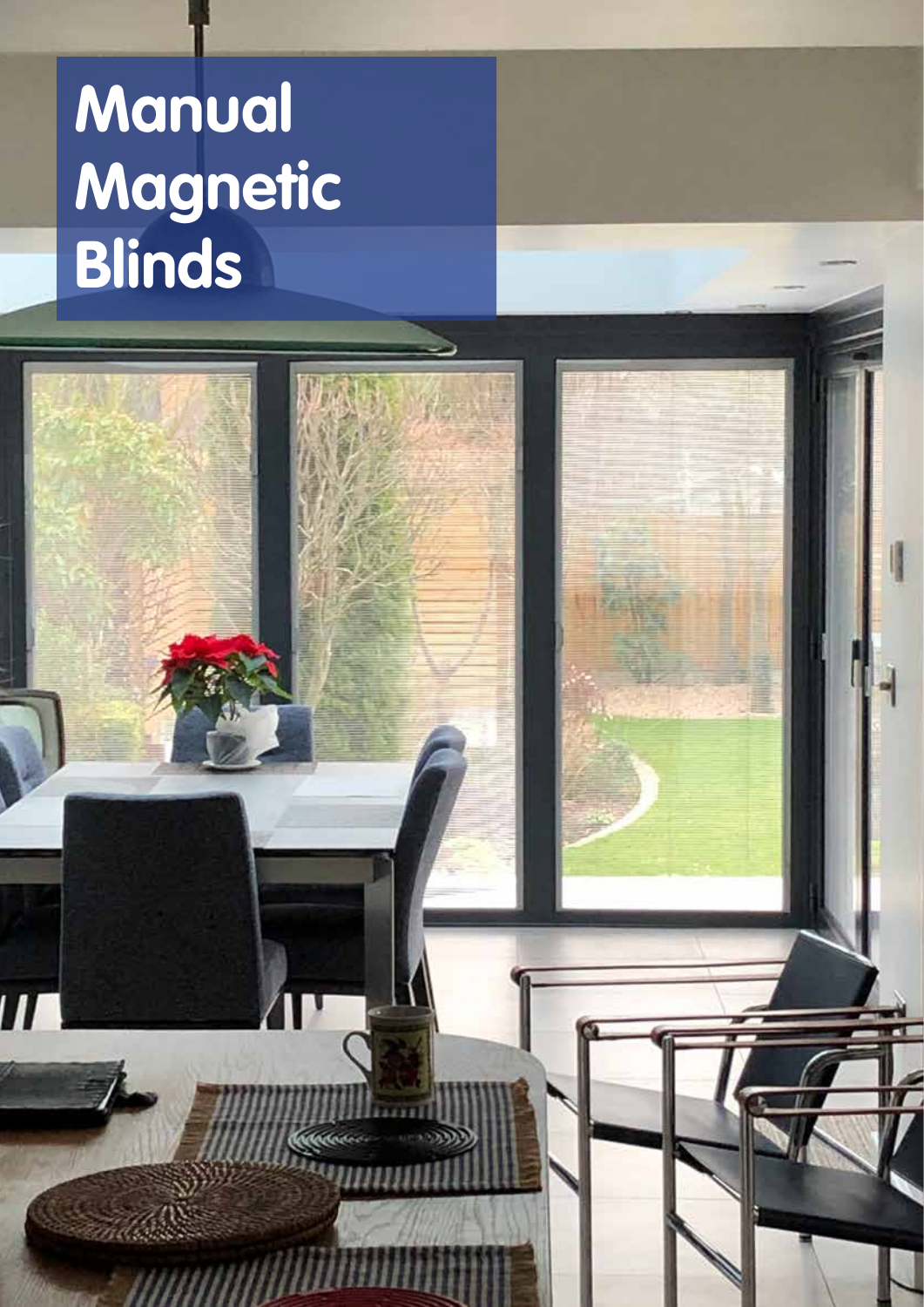## **Stylish and Sophisticated**

BetweenGlassBlinds™ offer a versatile and contemporary means of privacy and shading.

Our totally cordless system is operated via sliding magnetic blocks. These simple-to-use and unobtrusive controls are located around the perimeter of the unit.

Contemporary and durable Venetian blinds are available with the full lifting operation happening in one slick and easy motion. The tilt function allows you to set the levels of vision and light to your specifications.





- Maintenance Free hermetically sealed double-glazed panels protected from moisture, dust and damage.
- Available in sizes up to 2500mm high and 2000mm wide. (Please note, width and height restrictions can apply).
- Full range of glazing options including solar shading, low E, fire rated and noise reduction.
- Standard units are 28mm thick when glazed, with 4mm glass either side of the 20mm spacer bar.
- Available in 10 colours (see back page).
- Manufactured in accordance with all parts BSEN 1279 and have full CE accreditation.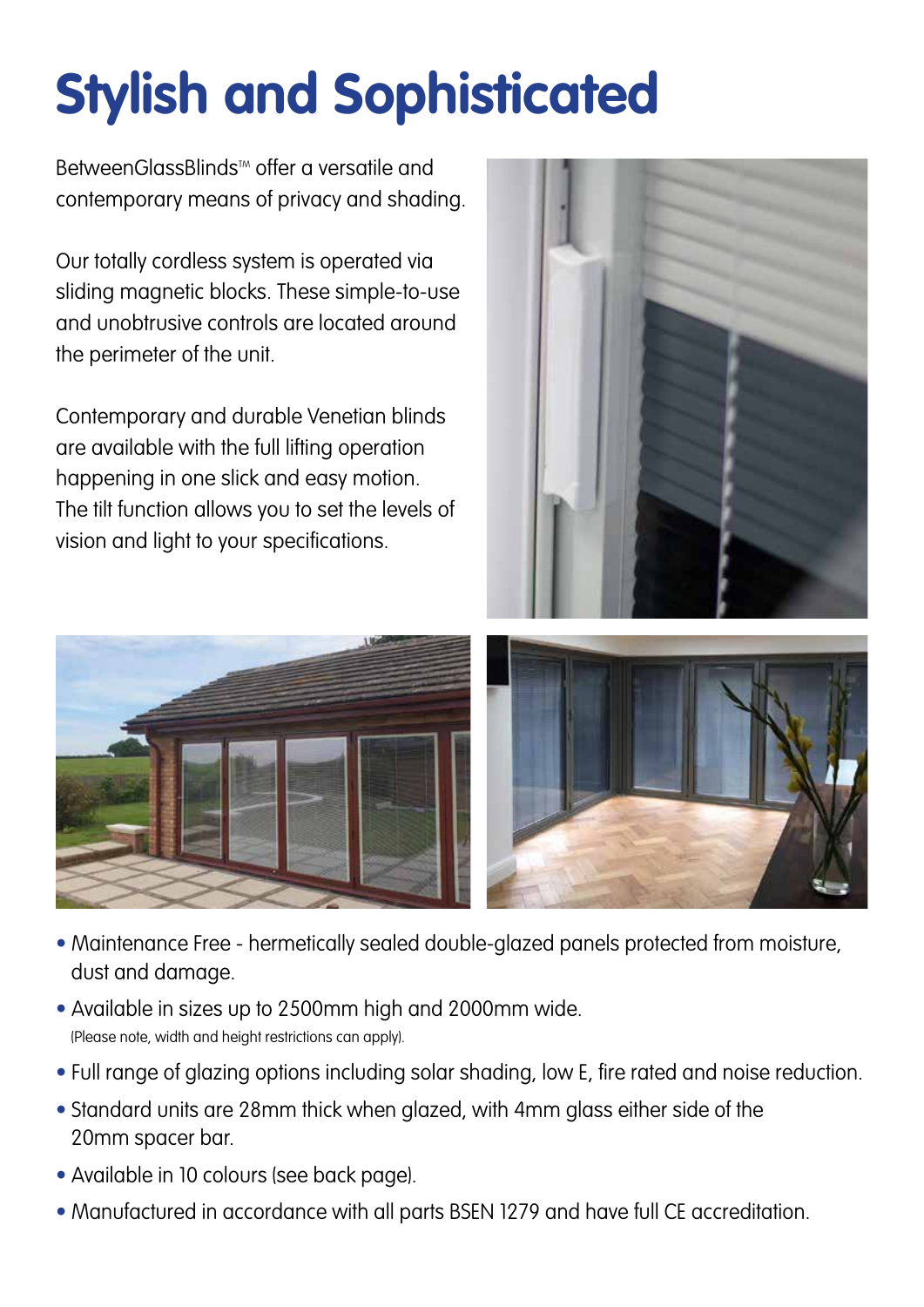# **Motorised-Battery Powered**

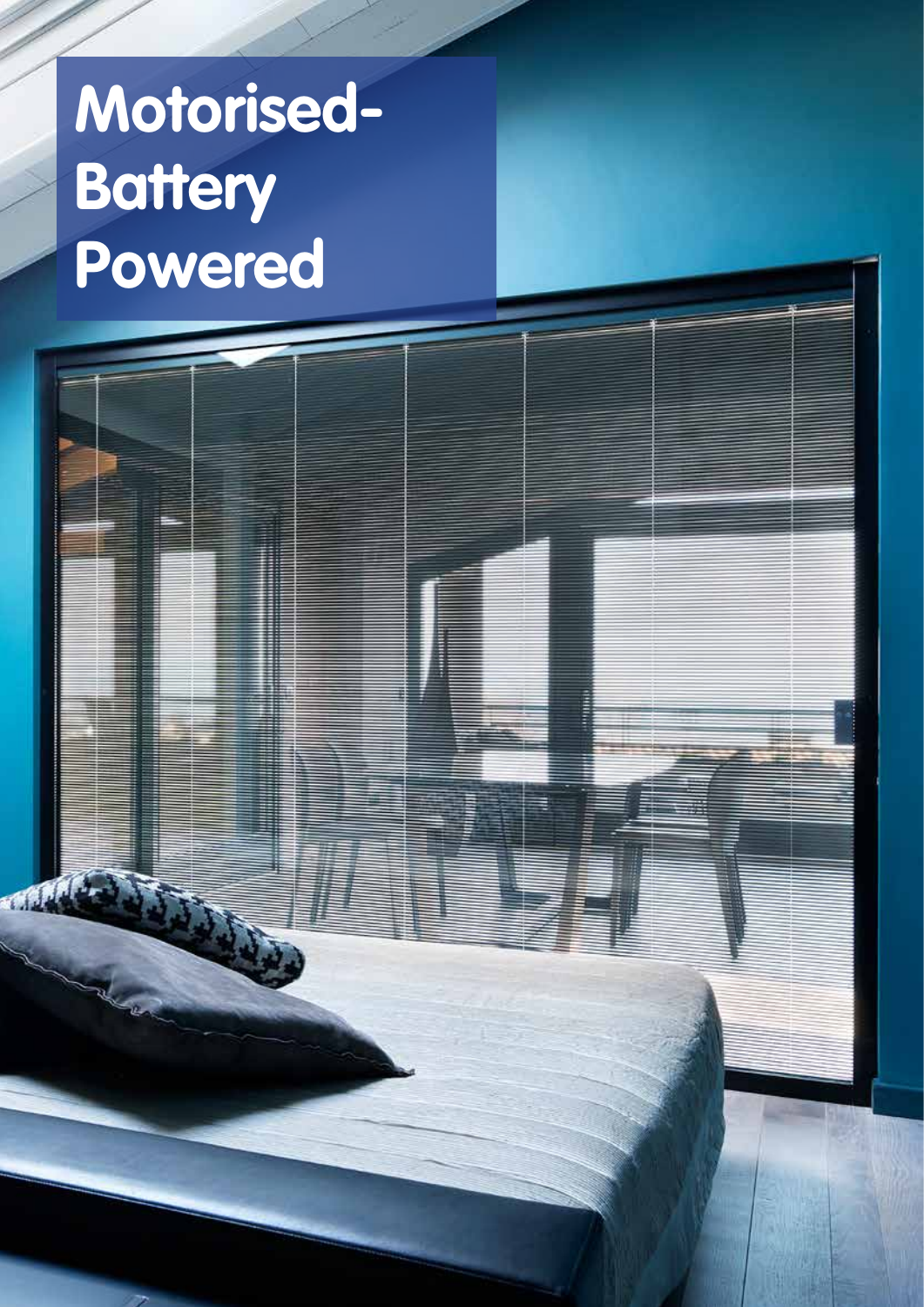## **Elegant and Effortless**

Our wireless motorized blinds are controlled via a rechargeable lithium battery pack. This can be attached magnetically to either the glass surface or the frame.

With our sleek design, installation is quick and easy, with no electrician needed and no unsightly wires to spot. The blinds can be operated via buttons on the battery pack, or at a distance with a remote control.

For the ultimate in easy usability, the blinds can be controlled individually or in groups of up to 12.





- Maintenance Free hermetically sealed double-glazed panels protected from moisture, dust and damage.
- Simple up/down button functionality. Holding the button operates the tilt.
- Choose from Venetian, pleated, Duet Filtering or Duet Darkening blinds. Available in 10 colours (see back page).
- Solar panels can be provided to extend battery power.
- Available in sizes up to 2800mm high and 2500mm wide. (Please note, width and height restrictions can apply).
- Full range of glazing options including solar shading, low E, fire rated and noise reduction.
- Standard units are 28mm thick when glazed, with 4mm glass either side of the 20mm spacer bar.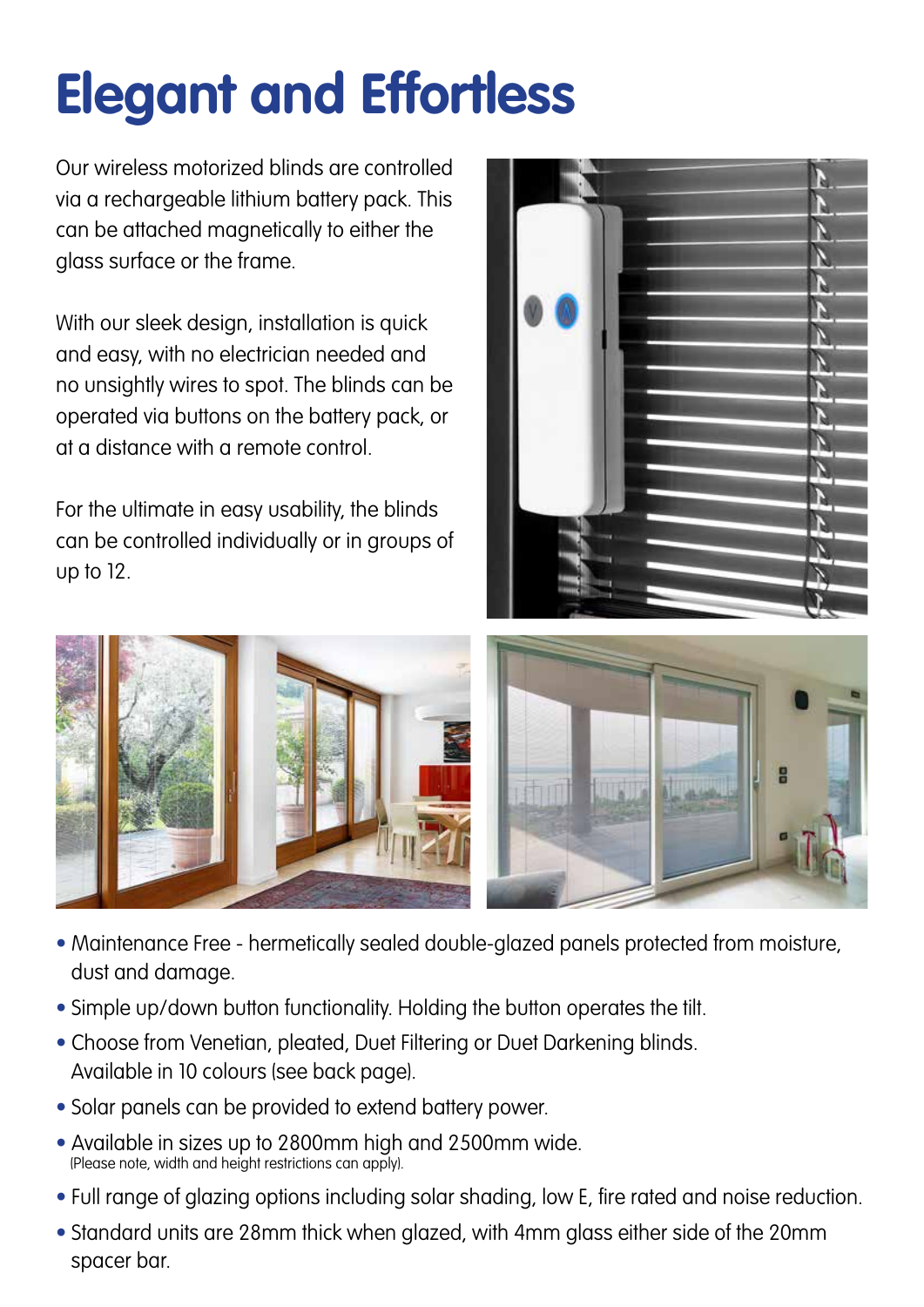## **Motorised-Hard Wired**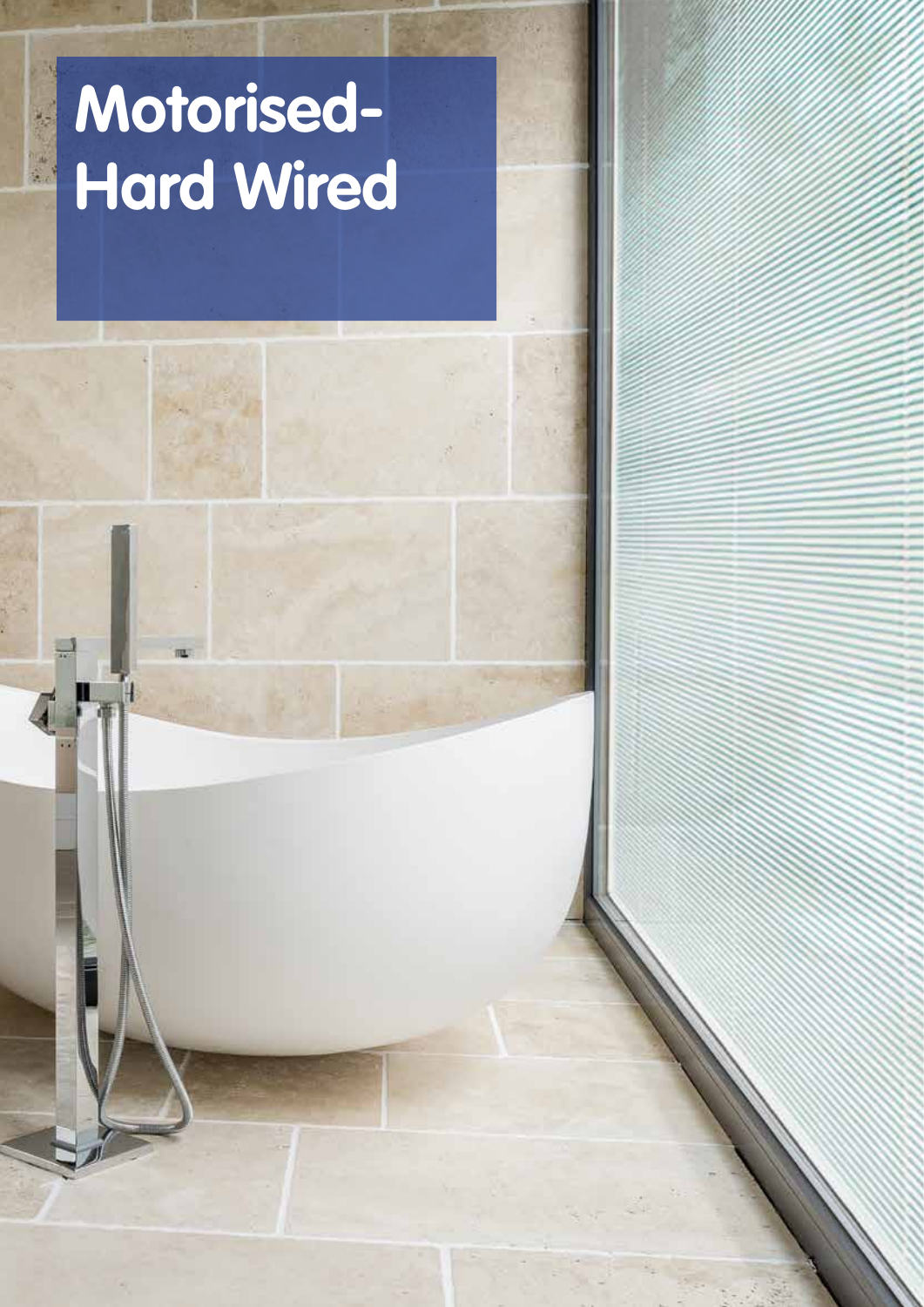#### **Sleek and State-of-the-art**

Our motorised blinds are powered externally, with nothing to detract from the refined and contemporary finish.

Perfect for those with hi tech plans, these blinds can be activated by a switch, by remote control, or through a home automation interface. For the ultimate in privacy and shading choices, the blinds can be controlled individually or in groups of up to 12.

Each respective unit needs to be wired directly to the power source. Wireless contacts can be supplied when wiring through door and window frames.







- Maintenance Free hermetically sealed double-glazed panels protected from moisture, dust and damage.
- Integrates easily with most major home automation interfaces (eg Lutron, Control 4, etc)
- Choose from Venetian, pleated, Duet Filtering or Duet Darkening blinds.
- Available in sizes up to 2800mm high and 2500mm wide. (Please note, width and height restrictions can apply).
- Full range of glazing options including solar shading, low E, fire rated and noise reduction.
- Standard units are 28mm thick when glazed, with 4mm glass either side of the 20mm spacer bar.
- Available in 10 colours (see back page).